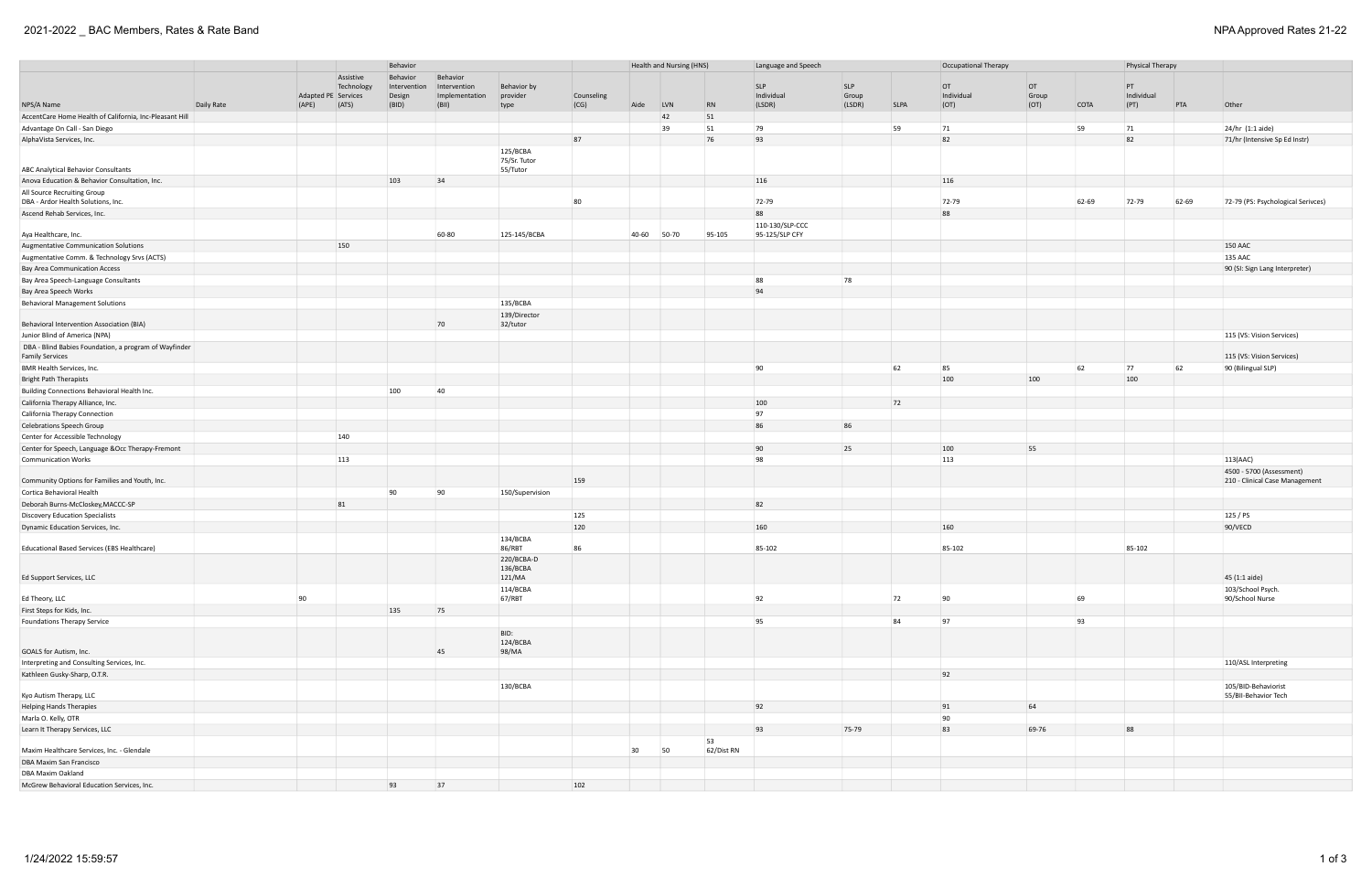## 2021-2022 \_ BAC Members, Rates & Rate Band NPA Approved Rates 21-22

|                                                  |                                                                             | Behavior       |                     |              |                |                                 |            |                 | Health and Nursing (HNS) |                              | Language and Speech |            |              | Occupational Therapy |       | Physical Therapy |            |       |                                                                                                                          |
|--------------------------------------------------|-----------------------------------------------------------------------------|----------------|---------------------|--------------|----------------|---------------------------------|------------|-----------------|--------------------------|------------------------------|---------------------|------------|--------------|----------------------|-------|------------------|------------|-------|--------------------------------------------------------------------------------------------------------------------------|
|                                                  |                                                                             |                | Assistive           | Behavior     | Behavior       |                                 |            |                 |                          |                              |                     |            |              |                      |       |                  |            |       |                                                                                                                          |
|                                                  |                                                                             |                | Technology          | Intervention | Intervention   | Behavior by                     |            |                 |                          |                              | <b>SLP</b>          | <b>SLP</b> |              | OT                   | OT    |                  | PT         |       |                                                                                                                          |
|                                                  |                                                                             |                | Adapted PE Services | Design       | Implementation | provider                        | Counseling |                 |                          |                              | Individual          | Group      |              | Individual           | Group |                  | Individual |       |                                                                                                                          |
| NPS/A Name                                       | Daily Rate                                                                  | (APE)          | (ATS)               | (BID)        | (BII)          | type                            | (CG)       | Aide            | LVN                      | $\overline{RN}$              | (LSDR)              | (LSDR)     | <b>SLPA</b>  | (OT)                 | (OT)  | <b>COTA</b>      | (PT)       | PTA   | Other                                                                                                                    |
|                                                  |                                                                             |                |                     |              |                |                                 |            |                 |                          |                              |                     |            |              |                      |       |                  |            |       | 99/APE Bi-lingual<br>98/CG Bi-lingual<br>115/LSDR Bi-lingual<br>88/SLPA Bi-lingual<br>118/PS                             |
| New Direction Solutions, LLC (ProCare Therapy)   |                                                                             | 95             |                     | 110          |                | 88/RBT                          | 95         |                 |                          |                              | 110                 | 110        | 85           |                      |       |                  | 100        | 85    | 95/SW                                                                                                                    |
|                                                  |                                                                             |                |                     |              |                | 125/BCBA                        |            |                 |                          |                              | 120                 | 120        |              |                      |       |                  |            |       | 120 / School Nurse<br>130 / School Psych.<br>100 / ERMHS Counseling MFT                                                  |
| New Mediscan II, LLC dba Cross Country Education |                                                                             | 100            |                     |              | 51-53          | 60/RBT                          | 95         | 42              | 51                       | 70                           | 85/CFY              | 85/CFY     | 67           | 98                   | 98    | 67               | 98         | 76    | 42 / 1:1 Aide                                                                                                            |
| Milestones                                       |                                                                             |                |                     | 68           | 27             |                                 |            |                 |                          |                              |                     |            |              |                      |       |                  |            |       | 52 (1:1 aide)                                                                                                            |
| MyTherapyCompany, LLC                            |                                                                             | 75             |                     |              |                |                                 |            |                 |                          |                              | 81                  |            | 74           | 81                   |       | 74               | 81         | 76    | 85 (PS: Psychological Services)                                                                                          |
| National Teletherapy Resources                   |                                                                             |                |                     |              |                | 134/BCBA                        |            |                 |                          |                              | 96                  | 75         |              | 98                   | 75    |                  |            |       | 105 (Bi-lingual SLP)                                                                                                     |
| Nova Health Therapies, Inc.                      |                                                                             |                |                     |              |                |                                 |            |                 | 52                       | 77                           | 89                  | 89         |              | 89                   | 89    |                  | 89         |       | 69/Ed Specialist                                                                                                         |
| ON OUR OWN, Inc.                                 |                                                                             |                |                     | 83           | 34             | 133/BCBA                        |            |                 |                          |                              |                     |            |              |                      |       |                  |            |       |                                                                                                                          |
| Pioneer Healthcare Services LLC                  |                                                                             |                |                     |              |                |                                 |            |                 | 46-52                    | 52-57<br>59-64/Dist RN 83-88 |                     |            | 62-67        | 77-83                |       | 62-67            | 77-83      | 62-67 |                                                                                                                          |
| Point Quest Pediatric Therapies, LLC             |                                                                             |                |                     | 125          | 48             | 60/RBT                          | 125        |                 |                          |                              | 112                 |            |              | 112                  |       |                  |            |       | 100/SW                                                                                                                   |
| Professional Tutors of America                   |                                                                             |                |                     | 125          | 125            |                                 | 125        |                 |                          |                              | 125                 |            |              | 125                  |       |                  |            |       | 90 / VECD                                                                                                                |
|                                                  |                                                                             |                |                     |              |                |                                 |            |                 |                          |                              |                     |            |              |                      |       |                  |            |       | 80 / LCSW                                                                                                                |
| Progressus Therapy, LLC                          |                                                                             |                |                     |              |                |                                 |            |                 |                          |                              | 102                 |            | 72           | 92                   |       | 72               | 97         | 72    | 80 / LMFT                                                                                                                |
| Ro Health, Inc.                                  |                                                                             |                |                     |              |                |                                 |            |                 | 50                       |                              |                     |            |              | 108                  |       |                  | 93         |       |                                                                                                                          |
| Soliant Health                                   |                                                                             |                |                     |              |                | 87 / RBT                        | 95         |                 | 72                       | 85                           | 100                 | 100        | 85           | 95                   | 95    | 85               | 95         | 85    | 100 / CG Bilingual<br>90 / RN Bilingial<br>78 / LVN Bilingual<br>105 / SLP Bilingual<br>90 / SLPA Bilingual<br>125 / PS  |
| Speech/Language Therapy Services                 |                                                                             |                |                     |              |                |                                 |            |                 |                          |                              | 86                  |            |              |                      |       |                  |            |       |                                                                                                                          |
| Staffing Options and Solutions, Inc.             |                                                                             |                |                     |              |                |                                 |            |                 |                          |                              | 87                  |            |              |                      |       |                  |            |       |                                                                                                                          |
|                                                  |                                                                             |                |                     |              |                |                                 |            |                 |                          |                              |                     |            |              |                      |       |                  |            |       | 110 / School Psych.                                                                                                      |
| StaffRehab                                       |                                                                             | 85             |                     |              |                | 110/BCBA                        |            |                 | 55                       | 65                           | 100                 |            | 70           | 100                  |       | 70               | 100        | 65    | 110 / Certificated School Nurse                                                                                          |
| Steps Therapy, Inc.                              |                                                                             |                |                     | 90           |                |                                 |            |                 |                          |                              | 95                  |            |              | 84                   |       |                  | 84         |       |                                                                                                                          |
| Supplemental Health Care                         |                                                                             |                |                     |              |                |                                 |            |                 |                          |                              |                     |            |              |                      |       |                  |            |       |                                                                                                                          |
| The EvalGroup                                    |                                                                             |                | 120                 |              | 135            |                                 | 120        |                 |                          |                              | 125                 | 120        |              | 123                  | 120   |                  |            |       | 118 / PCT<br>139 / PS                                                                                                    |
| The Miri Center                                  |                                                                             |                |                     |              |                |                                 | 84         |                 |                          |                              |                     |            |              |                      |       |                  |            |       | 3,110/ERMHS Assessment<br>4,230/Psycho-Ed Assessment                                                                     |
| The Speech Pathology Group, Inc.- Walnut Creek   | 858 (CG, PCT)<br>957 (CG, PCT, Bilingual)<br>857 (SLP)<br>958 (SLP Special) |                |                     |              |                | 157/BCBA<br>134/BCaBA<br>93/RBT |            |                 |                          |                              | 118                 | 95         |              | 100                  | 100   |                  | 100        |       | 157 / Psych. Assmt/Consult<br>161 / Speech IEE<br>135 / Speech Consult                                                   |
| The Stepping Stones Group, LLC                   |                                                                             | 86             |                     |              |                | 110/BCBA<br>60/RBT              | 92         |                 |                          |                              | 100                 | 100        | 70           | 100                  | 100   | 70               | 100        | 70    | 86 / APE Bilingual<br>100 / CG Bilingual<br>105 / SLP Bilingual<br>75 / SLPA Bilingual<br>96 / OM<br>110 / PS<br>80 / SW |
| Therapy Staff                                    |                                                                             |                |                     |              |                |                                 |            |                 |                          |                              | 96                  |            | 75           | 87                   |       | 75               | 87         | 75    | 82 / CFY                                                                                                                 |
| Margaret Duggan Maceda - Therapy Works           |                                                                             |                |                     |              |                |                                 |            |                 |                          |                              |                     |            |              | 85                   |       |                  |            |       |                                                                                                                          |
| Samantha Tobe, Speech-Language Pathologist       |                                                                             |                |                     |              |                |                                 |            |                 |                          |                              | 79                  |            |              |                      |       |                  |            |       |                                                                                                                          |
| Top Echelon Contracting, Inc. (dba PediaStaff)   |                                                                             |                |                     |              |                |                                 |            |                 |                          | 70-75                        | 80-92               |            |              | 79-84                |       |                  |            |       | 90-100 / School Psych.                                                                                                   |
|                                                  |                                                                             |                |                     |              |                | 127/Director<br>105/Supervisor  |            |                 |                          |                              |                     |            |              |                      |       |                  |            |       |                                                                                                                          |
| Trumpet Behavioral Health                        |                                                                             |                |                     |              |                | 46/Therapist                    |            |                 |                          |                              |                     |            |              |                      |       |                  |            |       |                                                                                                                          |
| Lydia Tuveson PT                                 |                                                                             |                |                     |              |                |                                 |            |                 |                          |                              |                     |            |              |                      |       |                  | 89         |       |                                                                                                                          |
| Vista Center for the Blind and Visually Impaired |                                                                             |                |                     |              |                |                                 |            |                 |                          |                              |                     |            |              |                      |       |                  |            |       | 105 / Orientation and Mobility<br>105 / Teacher of the Visually Impaired                                                 |
|                                                  |                                                                             |                |                     |              |                |                                 |            |                 |                          |                              |                     |            |              |                      |       |                  |            |       | 100 / APE Bilingual<br>135 / ATS Bilingual<br>125 / SLP Bilingual                                                        |
| Welldom Inc.                                     |                                                                             | 95             | 122                 |              |                |                                 |            |                 |                          |                              | 115                 |            |              | 115                  |       |                  | 135        | 100   |                                                                                                                          |
| Wellspring Educational Services, Inc.            |                                                                             |                |                     |              |                | 141/BCBA<br>164/PsyD/MFT        |            |                 |                          |                              |                     |            |              |                      |       |                  |            |       | 62 / Behavioral Aide                                                                                                     |
| Number of Providers                              |                                                                             | $\overline{7}$ | - 6                 | 11           | 14             | 14                              | 15         | $\vert 3 \vert$ | $\overline{9}$           | 8                            | 37                  | 11         | $ 13\rangle$ | 31                   | 10    | 10               | 18         | -9    | 32                                                                                                                       |
| Total rate of all providers                      |                                                                             | 626            | 726                 | 1121         | 760            | $\overline{0}$                  | 1590       | 72              | 411                      | 476                          | 3549                | 877        | 947          | 3035                 | 896   | 796              | 1766       | 766   | $\overline{0}$                                                                                                           |
|                                                  |                                                                             |                |                     |              |                |                                 |            |                 |                          |                              |                     |            |              |                      |       |                  |            |       |                                                                                                                          |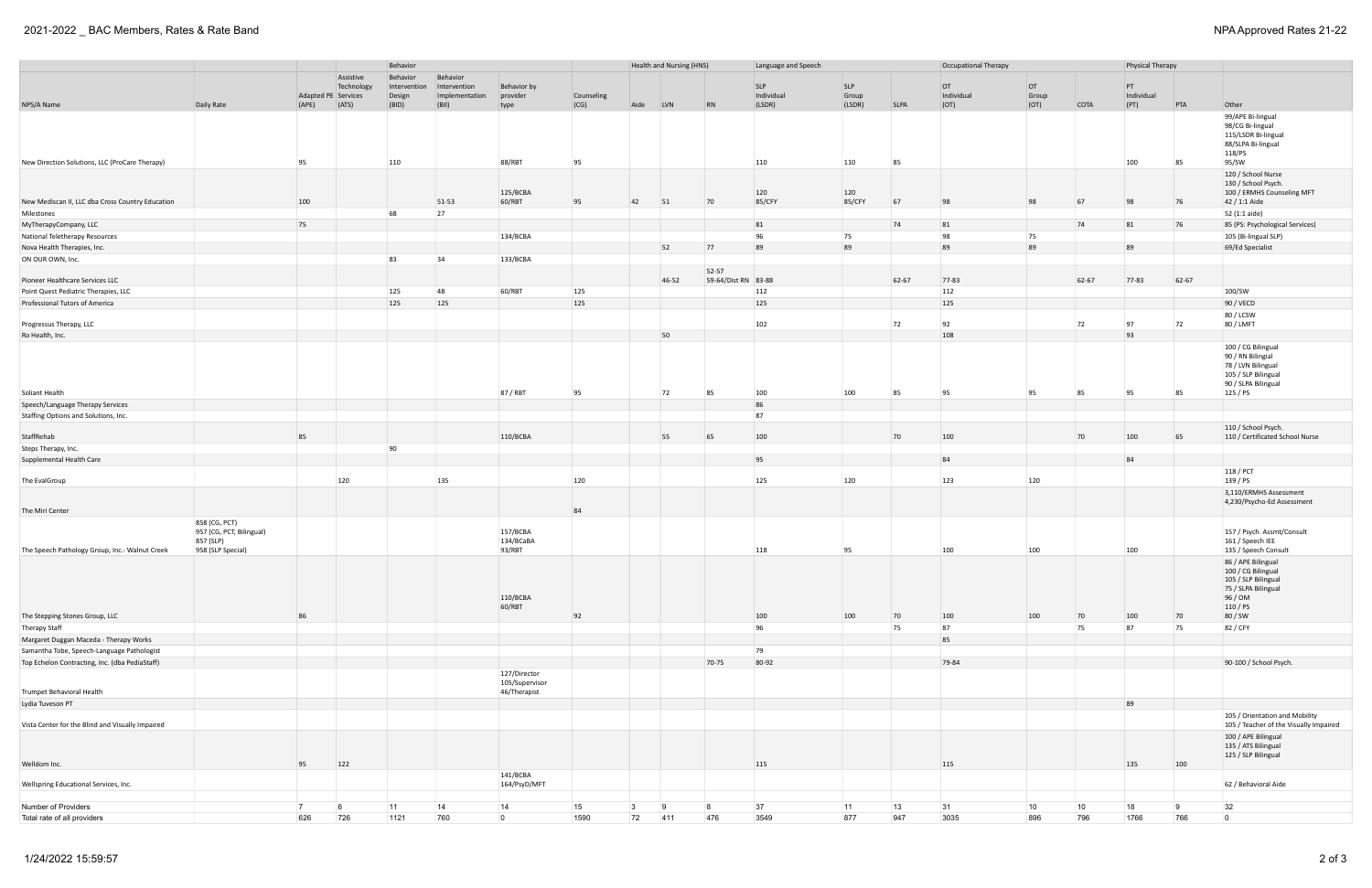|                                                  |            |                          |                                   |                                  |                                              |                                  |                                                 |                                                     |                                  | Counseling                  |                                    |                               |                             |                     |                                                    |        |              |                                                                  |  |
|--------------------------------------------------|------------|--------------------------|-----------------------------------|----------------------------------|----------------------------------------------|----------------------------------|-------------------------------------------------|-----------------------------------------------------|----------------------------------|-----------------------------|------------------------------------|-------------------------------|-----------------------------|---------------------|----------------------------------------------------|--------|--------------|------------------------------------------------------------------|--|
|                                                  |            |                          |                                   | Adapted PE                       |                                              |                                  |                                                 | Behavior                                            |                                  | (CG)                        | Language and Speech                |                               | <b>Occupational Therapy</b> |                     |                                                    |        | 1:1          | Other / Add'l Class Support                                      |  |
| NPS/A Name                                       | Daily Rate | Daily Rate<br>Non Severe | Adapted PE<br>Individual<br>(APE) | Adapted PE<br>Group<br>(APE)     | Assistive<br>Technology<br>Services<br>(ATS) | Audiological<br>Services<br>(AS) | Behavior<br>Intervent<br>ion<br>Design<br>(BID) | Behavior<br>Intervention<br>Implementation<br>(BII) | Counseling<br>Individual<br>(CG) | Counseling<br>Group<br>(CG) | <b>SLP</b><br>Individual<br>(LSDR) | <b>SLP</b><br>Group<br>(LSDR) | OT<br>Individual<br>(OT)    | OT<br>Group<br>(OT) | Orientation<br>and Mobility<br>Instruction<br>(OM) | Hourly | Daily        |                                                                  |  |
| A Better Chance School                           | 191        |                          |                                   |                                  |                                              |                                  |                                                 |                                                     |                                  | 89                          | 93                                 |                               | 88                          |                     |                                                    |        | 130          |                                                                  |  |
| Anova Center for Education - Concord             | 275        |                          |                                   |                                  | 135                                          |                                  |                                                 |                                                     | 110                              | 90                          |                                    |                               |                             |                     |                                                    |        |              |                                                                  |  |
| Anova Center for Education - Santa Rosa          | 262        |                          |                                   |                                  |                                              |                                  |                                                 |                                                     |                                  |                             |                                    |                               |                             |                     |                                                    | 35     |              |                                                                  |  |
| Bayes Achievement Center, Inc                    | 675        |                          |                                   |                                  | 125                                          |                                  |                                                 |                                                     |                                  |                             | 125                                |                               | 125                         |                     |                                                    |        |              | 350 for OM & VS                                                  |  |
| Bayhill High School                              | 228        |                          |                                   |                                  | 155                                          |                                  |                                                 |                                                     |                                  |                             | 146                                | 146                           | 207                         | 207                 |                                                    |        |              |                                                                  |  |
| <b>Boulder Creek Academy</b>                     | See Other  |                          |                                   |                                  |                                              |                                  |                                                 |                                                     |                                  |                             |                                    |                               |                             |                     |                                                    |        |              | Resident-inclusive fees: 11,975 per<br>month                     |  |
| <b>CCHAT Center-Sacramento</b>                   |            | 154                      |                                   |                                  |                                              |                                  |                                                 |                                                     |                                  |                             |                                    |                               |                             |                     |                                                    |        |              |                                                                  |  |
| Center for Early Intervention on Deafness (CEID) |            | 185                      |                                   |                                  |                                              |                                  |                                                 |                                                     | 85                               |                             | 109                                |                               | 98                          |                     |                                                    | 27     |              |                                                                  |  |
| Cherry Gulch                                     |            |                          |                                   |                                  |                                              |                                  |                                                 |                                                     |                                  |                             |                                    |                               |                             |                     |                                                    |        |              | Therapy, Education, Room & Board:<br>12,950 per month            |  |
| <b>Cypress Primary School</b>                    | 231        |                          |                                   |                                  |                                              |                                  |                                                 |                                                     | 105                              |                             | 105                                |                               | 105                         |                     | 105                                                | 32     |              |                                                                  |  |
| <b>Cypress Secondary School</b>                  | 231        |                          |                                   |                                  |                                              |                                  |                                                 |                                                     | 105                              |                             | 105                                |                               | 105                         |                     | 105                                                | 32     |              |                                                                  |  |
| <b>Elevations Academy</b>                        | 178        |                          |                                   |                                  |                                              |                                  |                                                 |                                                     |                                  |                             |                                    |                               |                             |                     |                                                    |        |              | Room & Board: 302 per day<br>Mental Health Services: 128 per day |  |
| Heritage Schools, Inc.                           | 181        |                          |                                   |                                  |                                              |                                  |                                                 |                                                     |                                  |                             | 95                                 |                               | 120                         |                     |                                                    |        |              | Room & Board: 8,060 per month                                    |  |
| La Cheim School, Inc. - Antioch                  | 204        |                          |                                   |                                  |                                              |                                  |                                                 |                                                     |                                  |                             | 98                                 |                               |                             |                     |                                                    |        |              |                                                                  |  |
| La Cheim School, Inc. - El Sobrante              | 204        |                          |                                   |                                  |                                              |                                  |                                                 |                                                     |                                  |                             | 98                                 |                               |                             |                     |                                                    |        |              |                                                                  |  |
| La Europa Academy                                | 300        |                          |                                   |                                  |                                              |                                  |                                                 |                                                     |                                  |                             |                                    |                               |                             |                     |                                                    |        |              | 250 Therapy Plus                                                 |  |
| Lava Heights Academy                             | 155        |                          |                                   |                                  |                                              |                                  |                                                 |                                                     |                                  |                             |                                    |                               |                             |                     |                                                    |        |              | 220 daily rate for non-medical<br>board & care                   |  |
| Point Quest Education Central Valley             | 195        |                          |                                   |                                  |                                              |                                  |                                                 |                                                     |                                  |                             | 112                                |                               | 112                         |                     |                                                    |        |              |                                                                  |  |
| <b>RISE Institute</b>                            | 237        |                          |                                   |                                  |                                              |                                  |                                                 | 93                                                  | 138                              | 53                          | 138                                |                               | 93                          |                     |                                                    | 26     |              |                                                                  |  |
| Sierra School of Solano County                   | 213        |                          |                                   |                                  |                                              |                                  |                                                 |                                                     |                                  |                             |                                    |                               |                             | 20 <sup>°</sup>     |                                                    |        |              | 212 for BEST model                                               |  |
| Spectrum Center - Camden Campus                  | 242        |                          | 97                                | 73                               |                                              |                                  |                                                 |                                                     | 124                              | 101                         | 112                                | 81                            | 113                         | 100                 |                                                    |        | 180          |                                                                  |  |
| Spectrum Center - Mission Valley Campus          | 242        |                          | 97                                | 73                               |                                              |                                  |                                                 |                                                     | 124                              | 101                         | 112                                | 81                            | 113                         | 100                 |                                                    |        | 180          |                                                                  |  |
| Spectrum Center - Peninsula Campus               | 242        |                          | 97                                | 73                               |                                              |                                  |                                                 |                                                     | 124                              | 101                         | 112                                | 81                            | 113                         | 100                 |                                                    |        | 180          |                                                                  |  |
| Spectrum Center - Solano Campus                  | 242        |                          | 97                                | 73                               |                                              |                                  |                                                 |                                                     | 124                              | 101                         | 112                                | 81                            | 113                         | 100                 |                                                    |        | 180          |                                                                  |  |
| <b>STARS High School</b>                         | 171        |                          |                                   |                                  |                                              |                                  |                                                 |                                                     |                                  |                             | 83                                 |                               |                             |                     |                                                    |        |              |                                                                  |  |
| Summa Academy                                    | 290        |                          |                                   |                                  |                                              |                                  |                                                 |                                                     |                                  |                             |                                    |                               |                             |                     |                                                    |        |              |                                                                  |  |
| The Phillips Academy                             | 243        |                          |                                   |                                  |                                              |                                  |                                                 |                                                     | 156                              |                             | 103                                |                               | 103                         |                     |                                                    |        |              |                                                                  |  |
| Wellspring Educational Services, Inc.            | 356        |                          |                                   |                                  |                                              |                                  |                                                 |                                                     | 164                              |                             | 110                                | 91                            | 110                         | 91                  |                                                    | 14     |              | 24 for 1:1 Behavioral Aide                                       |  |
| Number of Providers                              | 25         | $\overline{2}$           |                                   | $\overline{4}$<br>$\overline{4}$ | $\overline{\mathbf{3}}$                      | $\Omega$                         | $\Omega$                                        |                                                     | 1                                | 12<br>6                     | 18                                 | 6                             | 15                          | 7                   | $\overline{2}$                                     | 6      | - 5          |                                                                  |  |
| Total rate of all providers                      | 5988       | 339                      | 387                               | 293                              | 415                                          | $\overline{0}$                   | $\Omega$                                        | 93                                                  | 1448                             | 547                         | 1969                               | 560                           | 1718                        | 717                 | 210                                                | 165    | 850          |                                                                  |  |
| Average per provider                             | 239.53     | 169.63                   | 96.76                             | 73.27                            | 138.33                                       | #DIV/0!                          | #DIV/0!                                         | 93.13                                               | 120.70                           | 91.11                       | 109.41                             | 93.37                         | 114.53                      | 102.47              | 105.00                                             |        | 27.55 170.07 |                                                                  |  |
| 1.10x Average Rate Limit                         | 263.48     | 186.60                   | 106.43                            | 80.60                            | 152.17                                       | #DIV/0!                          | #DIV/0!                                         | 102.44                                              | 132.77                           | 100.22                      | 120.35                             | 102.71                        | 125.98                      | 112.71              | 115.50                                             |        | 30.30 187.07 |                                                                  |  |